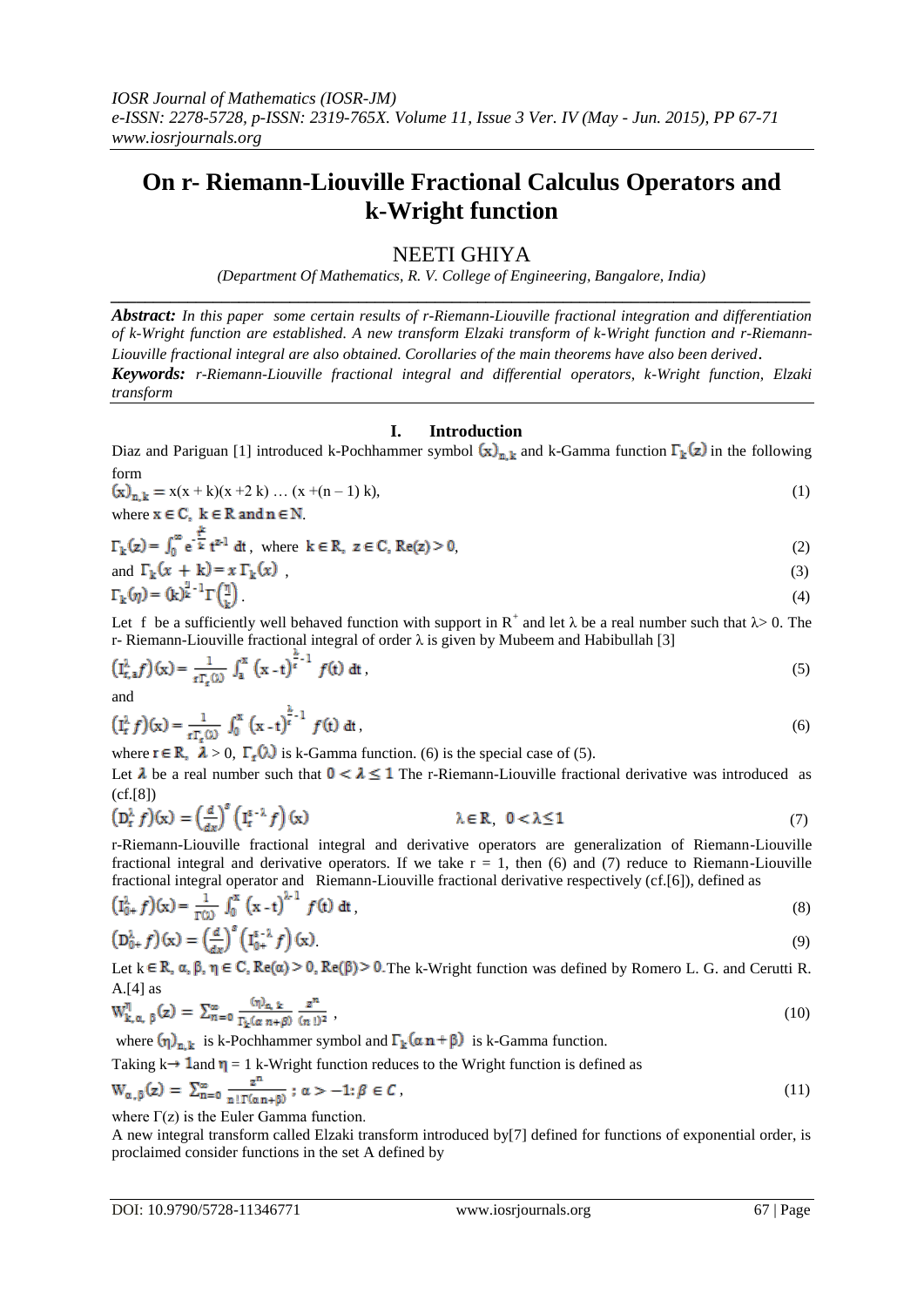$$
A = \left\{ f(t) | \exists M, k_1, k_2 > 0 | f(t) < M e^{\frac{|t|}{k_1}}, \text{ if } t \in (-1)^j X \in [0, \infty) \right\}
$$
(12)

Elzaki transform defined as  $E[f(t)] = u^2 \int_0^{\infty} e^{-t} f(u t) dt = T(u)$ ,  $u \in (k_1, k_2)$  (13)

# **II. Main Result Lemma1.** If  $\beta \in \mathbb{C}$ ,  $\text{Re}(\beta) > 0$ ,  $\lambda > 0$ ,  $r \in R$ ,  $k \in R$  and  $\text{Re}(\beta + \frac{\lambda}{r}k) > 0$ , then  $\left(\mathbf{I}_{\rm r}^{\lambda} \mathbf{t}^{\frac{\beta}{\lambda}-1}\right)(\mathbf{x}) = \left(\frac{k}{r}\right)^{\frac{\lambda}{r}} x^{\frac{\lambda}{r} + \frac{\beta}{k} - 1} \frac{\Gamma_{\rm k}(\beta)}{\Gamma_{\rm k}(\beta + \frac{\lambda}{\lambda})}$  (14) Proof.  $\left( \hat{I}_r^{\lambda} t^{\frac{\beta}{k}-1} \right) (x) = \frac{1}{t \Gamma_r(\lambda)} \int_0^x (x-t)^{\frac{\lambda}{r}-1} t^{\frac{\beta}{k}-1} dt$ taking  $t = xv$  then  $dt = x dv$ =  $=\frac{1}{r\Gamma_{\rm c}(\lambda)}\frac{\lambda}{x^{\frac{\lambda}{r}}+\frac{\beta}{k}-1}\frac{\Gamma\left(\frac{\beta}{k}\right)\Gamma\left(\frac{\lambda}{r}\right)}{\Gamma\left(\frac{\beta}{r}+\frac{\lambda}{r}\right)}$  $=\frac{1}{\binom{\lambda}{r}\overline{r}\Gamma\left(\frac{\lambda}{r}\right)}\frac{\lambda}{r}+\frac{\beta}{k}-1\ \frac{\Gamma\left(\frac{\beta}{k}\right)\Gamma\left(\frac{\lambda}{r}\right)}{\Gamma\left(\frac{\beta}{k}+\frac{\lambda}{r}\right)}$  $= \frac{1}{(r)^{\frac{3}{r}}} \, x^{\frac{3}{r}+\frac{\beta}{k}-1} \, \frac{\Gamma_k(\beta) \, k^{1-\frac{\beta}{k}}}{\Gamma_k(\beta+\frac{\lambda}{r}) \, k^{1-\frac{\lambda}{r}-\frac{\beta}{k}}}$  $= \left(\frac{k}{r}\right)^{\frac{\lambda}{r}} x^{\frac{\lambda}{r} + \frac{\beta}{k} - 1} \frac{\Gamma_k(\beta)}{\Gamma_k(\beta + \frac{\lambda}{r} k)}.$

**Theorem 1.** If  $\alpha$ ,  $\beta$ ,  $\eta$  be complex numbers that  $\text{Re}(\alpha) > 0$ ,  $\text{Re}(\beta) > 0$ ,  $\text{Re}(\eta) > 0$ ,  $k > 0$ ,  $r \in \mathbb{R}$ ,  $\lambda > 0$ , w  $\in$  C then,

$$
\left(\mathbf{I}_{\mathbf{r}}^{\lambda} t^{\frac{\beta}{k}-1} \mathbf{W}_{\mathbf{k},\alpha,\beta}^{\eta} \left(\mathbf{w} t^{\frac{\alpha}{k}}\right)\right)(\mathbf{x}) = \left(\frac{\mathbf{k}}{\mathbf{r}}\right)^{\frac{\lambda}{\alpha}} \mathbf{x}^{\frac{\lambda}{\alpha}+\frac{\beta}{k}-1} \mathbf{W}_{\mathbf{k},\alpha,\beta}^{\eta} + \frac{\lambda}{r} \mathbf{k} \left(\mathbf{w} \mathbf{x}^{\frac{\alpha}{k}}\right) \tag{15}
$$

dt

Proof. By virtue of (6) and (10), we have

 $= \frac{1}{\mathfrak{r} \Gamma_{\epsilon}(\mathfrak{O})} \ \int_0^x \left(x-t\right)^{\frac{\lambda}{\epsilon}-1} \ t^{\frac{\beta}{k}-1} \sum_{n=0}^{\infty} \ \frac{(\eta)_{n,k}}{\Gamma_{k}(\alpha\,n+\beta)} \ \frac{w^n\, t^{\frac{\alpha n}{k}}}{(n\,!)^2} \ \mathrm{d}t,$ 

interchanging the order of integration and summation, we get

$$
= \sum_{n=0}^{\infty} \frac{(\eta)_{n,k}}{\Gamma_k(\alpha n + \beta)} \frac{w^n}{(n!)^2} \frac{1}{t\Gamma_k(\lambda)} \int_0^x (x - t)^{\frac{\alpha}{t} - 1} t^{\frac{\alpha n}{k} + \frac{\beta}{k} - 1} dt,
$$
  
solving integral with the help of Lemma 1, it gives

$$
= \sum_{n=0}^{\infty} \frac{(\eta)_{n,k}}{\Gamma_{k}(\alpha n+\beta)} \frac{w^{n}}{(n!)^{2}} \left(\frac{k}{r}\right)^{\frac{\alpha}{r}} x^{\frac{\lambda}{r} + \frac{\alpha n}{k} + \frac{\beta}{k} - 1} \frac{\Gamma_{k}(\alpha n+\beta)}{\Gamma_{k}(\alpha n+\beta + \frac{\lambda}{r}k)}
$$
  

$$
= \left(\frac{k}{r}\right)^{\frac{\lambda}{r}} x^{\frac{\lambda}{r} + \frac{\beta}{k} - 1} \sum_{n=0}^{\infty} \frac{(\eta)_{n,k}}{\Gamma_{k}(\alpha n+\beta + \frac{\lambda}{r}k)} \frac{w^{n} x^{\frac{\alpha n}{k}}}{(n!)^{2}}
$$
  

$$
= \left(\frac{k}{r}\right)^{\frac{\lambda}{r}} x^{\frac{\lambda}{r} + \frac{\beta}{k} - 1} W_{k,\alpha,\beta + \frac{\lambda}{r}k}^{n} \left( wx^{\frac{\alpha}{k}} \right).
$$

**Corollary1.1**. If the conditions of the theorem 1 are satisfied with  $k \rightarrow 1$  and  $\eta = 1$ , then

$$
\lim_{k \to 1} \left( I_r^{\lambda} t^{\frac{\beta}{k} - 1} W_{k, \alpha, \beta}^1 \left( wt^{\frac{\alpha}{k}} \right) \right) (x) = \left( I_r^{\lambda} t^{\beta - 1} W_{\alpha, \beta} (wt^{\alpha}) \right) (x)
$$
\n
$$
= \left( \frac{1}{t} \right)^{\frac{\lambda}{k}} x^{\frac{\lambda}{k} + \beta - 1} W_{\alpha, \beta + \frac{\lambda}{t}} (w x^{\alpha})
$$
\n(16)

**Corollary 1.2.** If the conditions of the theorem 1 are satisfied with  $r = 1$ , then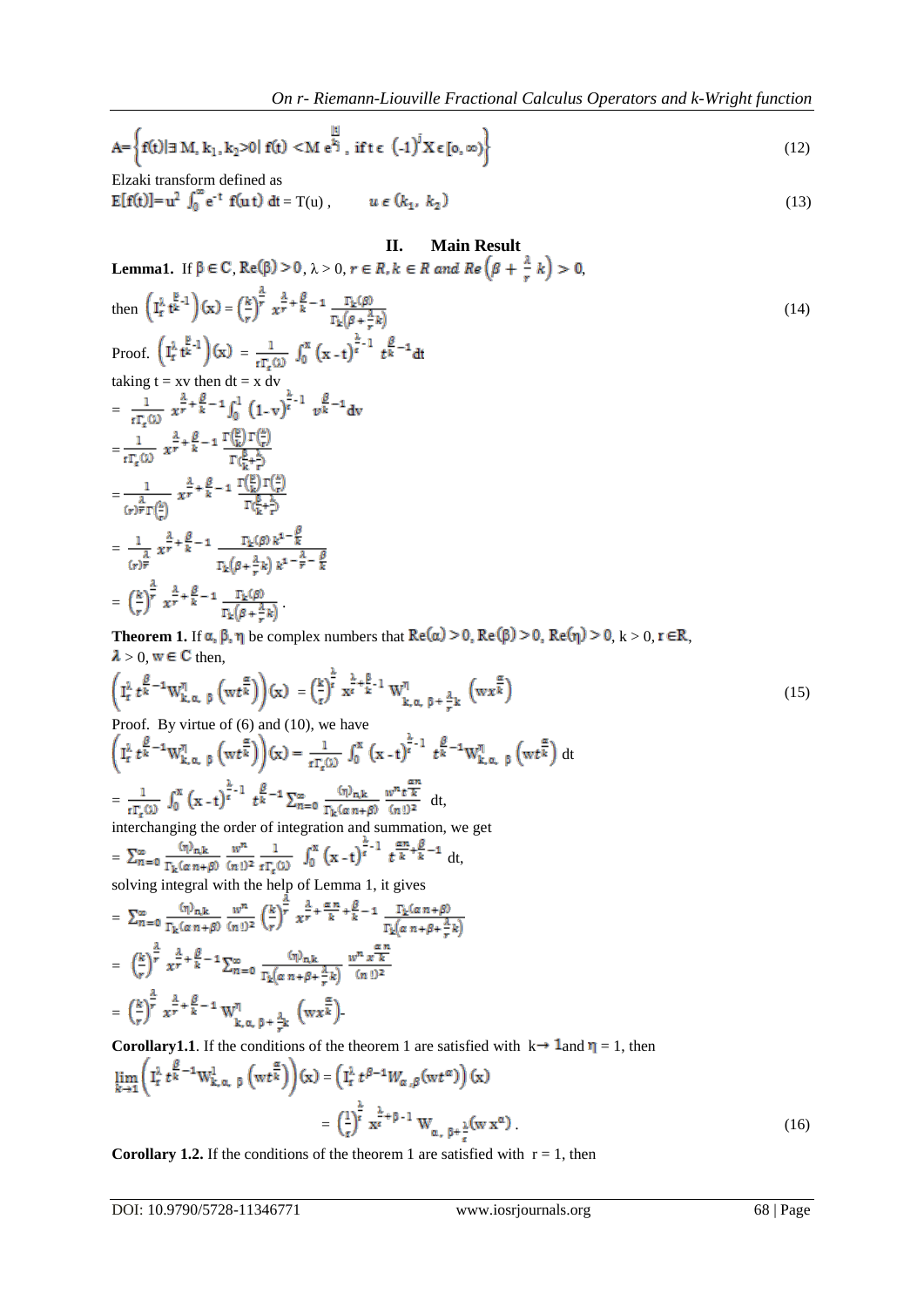$$
\left(I_{+}^{\lambda} t^{\frac{\beta}{k}-1} W_{k,\alpha,\beta}^{\eta}\left(w t^{\frac{\alpha}{k}}\right)\right)(x) = (k)^{\lambda} x^{\lambda+\frac{\beta}{k}-1} W_{k,\alpha,\beta+\lambda k}^{\eta}\left(w x^{\frac{\alpha}{k}}\right).
$$
\n(17)

Lemma2: If  $\beta \in C$ ,  $\text{Re}(\beta) > 0$ ,  $\lambda \in \mathbb{R}$ ,  $0 < \lambda \leq 1$ ,  $r \in \mathbb{R}$ ,  $k \in \mathbb{R}$  and  $\text{Re}(\beta + \left(\frac{s - \lambda}{r} - s\right)k)$ ,

then, 
$$
\left(D_t^{\lambda} t^{\frac{\beta}{k}-1}\right)(x) = \left(\frac{k}{r}\right)^{\frac{s-2}{r}}
$$
  $k^{-s}x^{\frac{s-2}{r}} + \frac{\beta}{k^{-s}-1} \frac{\Gamma_k(\beta)}{\Gamma_k(\beta + (\frac{s-2}{r}-s))k}$   
\nProof.  $\left(D_t^{\lambda} t^{\frac{\beta}{k}-1}\right)(x) = \left(\frac{d}{dx}\right)^s \left(I_t^{s-1} t^{\frac{\beta}{k}-1}\right)(x)$   
\n $= \left(\frac{d}{dx}\right)^s \frac{1}{t\Gamma_t(s-1)} \int_0^x (x-t)^{\frac{s-2}{r}-1} t^{\frac{\beta}{k}-1} dt$   
\nTaking  $t = xv$  then  $dt = x$  dv  
\n $= \left(\frac{d}{dx}\right)^s \frac{1}{t\Gamma_t(s-1)} x^{\frac{s-2}{r}} + \frac{\beta}{k} - 1 \int_0^1 (1-v)^{\frac{s-2}{r}-1} v^{\frac{\beta}{k}-1} dv$   
\n $= \left(\frac{d}{dx}\right)^s \frac{1}{t\Gamma_t(s-1)} x^{\frac{s-2}{r}} + \frac{\beta}{k} - 1 \frac{\Gamma_k(\beta)\Gamma(\frac{s-1}{r})}{\Gamma(\frac{\beta}{k} + \frac{s-1}{r})}$   
\n $= \left(\frac{d}{dx}\right)^s \frac{1}{(r\Gamma_t(s-1))} x^{\frac{s-2}{r}} + \frac{\beta}{k} - 1 \frac{\Gamma_k(\beta)\Gamma(\frac{s-1}{r})}{\Gamma(\frac{\beta}{k} + \frac{s-1}{r})}$   
\n $= \frac{1}{(r)^{\frac{s-2}{r}}} \frac{\Gamma(\frac{\beta}{k})}{\Gamma(\frac{\beta}{k} + \frac{s-1}{r})} \left(\frac{d}{dx}\right)^s x^{\frac{s-2}{r}} + \frac{\beta}{k} - 1$   
\n $= \frac{1}{(r)^{\frac{s-2}{r}}} \frac{\Gamma(\frac{\beta}{k})}{\Gamma(\frac{\beta}{k} + \frac{s-1}{r})} \frac{\Gamma(\frac{\beta}{k} + \frac{s-1}{r})}{\Gamma(\frac{\beta}{k} + \frac{s-1}{r})} x^{\frac{s-2}{r}} + \frac{\beta}{k} - 1 - s$   
\n $= \frac{1}{(r)^{\frac{s-2}{r}}} \frac$ 

**Theorem 2.** If  $\alpha$ ,  $\beta$ ,  $\eta$  be complex numbers that  $\text{Re}(\alpha) > 0$ ,  $\text{Re}(\beta) > 0$ ,  $\text{Re}(\eta) > 0$ ,  $k > 0$ ,  $r \in \mathbb{R}$ ,  $\lambda \in \mathbb{R}$   $0 < \lambda \leq 1$ ,  $w \in C$  then,

$$
\left(D_r^{\lambda} t^{\frac{\beta}{k}-1} W_{k,\alpha,\beta}^{\eta}\left(w t^{\frac{\alpha}{k}}\right)\right)(x) = \left(\frac{k}{r}\right)^{\frac{s-\lambda}{r}} k^{-s} x^{\frac{s-\lambda}{r} + \frac{\beta}{k}-s-1} W_{k,\alpha,\beta+\left(\frac{s-\lambda}{r}-s\right)k}^{\eta}\left(w x^{\frac{\alpha}{k}}\right)
$$
\n(19)

1667. By write of (7) and (16). We have  
\n
$$
\left(D_t^{\lambda} t^{\frac{\beta}{k}-1} W_{k,\alpha,\beta}^{\eta} \left(w t^{\frac{\alpha}{k}}\right)\right)(x) = \left(\frac{d}{dx}\right)^{\beta} \left(I_t^{5-\lambda} t^{\frac{\beta}{k}-1} W_{k,\alpha,\beta}^{\eta} \left(w t^{\frac{\alpha}{k}}\right)\right)(x)
$$
\n
$$
= \left(\frac{d}{dx}\right)^{\beta} \frac{1}{t\Gamma_t(s-\lambda)} \int_0^x (x-t)^{\frac{s-\lambda}{t}-1} t^{\frac{\beta}{k}-1} W_{k,\alpha,\beta}^{\eta} \left(w t^{\frac{\alpha}{k}}\right) dt
$$
\n
$$
= \left(\frac{d}{dx}\right)^{\beta} \frac{1}{t\Gamma_t(s-\lambda)} \int_0^x (x-t)^{\frac{s-\lambda}{t}-1} t^{\frac{\beta}{k}-1} \sum_{n=0}^\infty \frac{(\eta)_{n,k}}{\Gamma_k(\alpha n+\beta)} \frac{w^n t^{\frac{\alpha}{k}}}{(n!)^2} dt,
$$

interchanging the order of integration and summation, we get

$$
= \sum_{n=0}^{\infty} \frac{(\eta)_{n,k}}{\Gamma_k(\alpha n + \beta)} \frac{w^n}{(n!)^2} \frac{1}{t \Gamma_k(s- \lambda)} \left(\frac{d}{dx}\right)^s \int_0^x (x-t)^{\frac{s-\lambda}{s}-1} t^{\frac{\alpha n}{k} + \frac{\beta}{k} - 1} dt,
$$
  
solving integral with the help of Lemma 2., it gives

$$
= \sum_{n=0}^{\infty} \frac{(\eta)_{n,k}}{\Gamma_{k}(\alpha n+\beta)} \frac{w^{n}}{(n!)^{2}} \left(\frac{k}{r}\right)^{\frac{s-3}{r}} k^{-s} x^{\frac{s-3}{r} + \frac{\alpha n}{k} + \frac{\beta}{k} - s - 1} \frac{\Gamma_{k}(\alpha n+\beta)}{\Gamma_{k}(\alpha n+\beta + (\frac{s-3}{r}-s)k)}
$$
  
\n
$$
= \left(\frac{k}{r}\right)^{\frac{s-3}{r}} k^{-s} x^{\frac{s-3}{r} + \frac{\beta}{k} - s - 1} \sum_{n=0}^{\infty} \frac{(\eta)_{n,k}}{\Gamma_{k}(\alpha n+\beta + (\frac{s-3}{r}-s)k)} \frac{w^{n}}{(n!)^{2}} x^{\frac{\alpha n}{k}}
$$
  
\n
$$
= \left(\frac{k}{r}\right)^{\frac{s-3}{r}} k^{-s} x^{\frac{s-3}{r} + \frac{\beta}{k} - s - 1} W_{k,\alpha,\beta + (\frac{s-3}{r}-s)k}^{\eta} \left(w x^{\frac{\alpha}{k}}\right)
$$

**Corollary 2.1**. If the conditions of the theorem 2 are satisfied with  $k \rightarrow 1$  and  $\eta = 1$ , then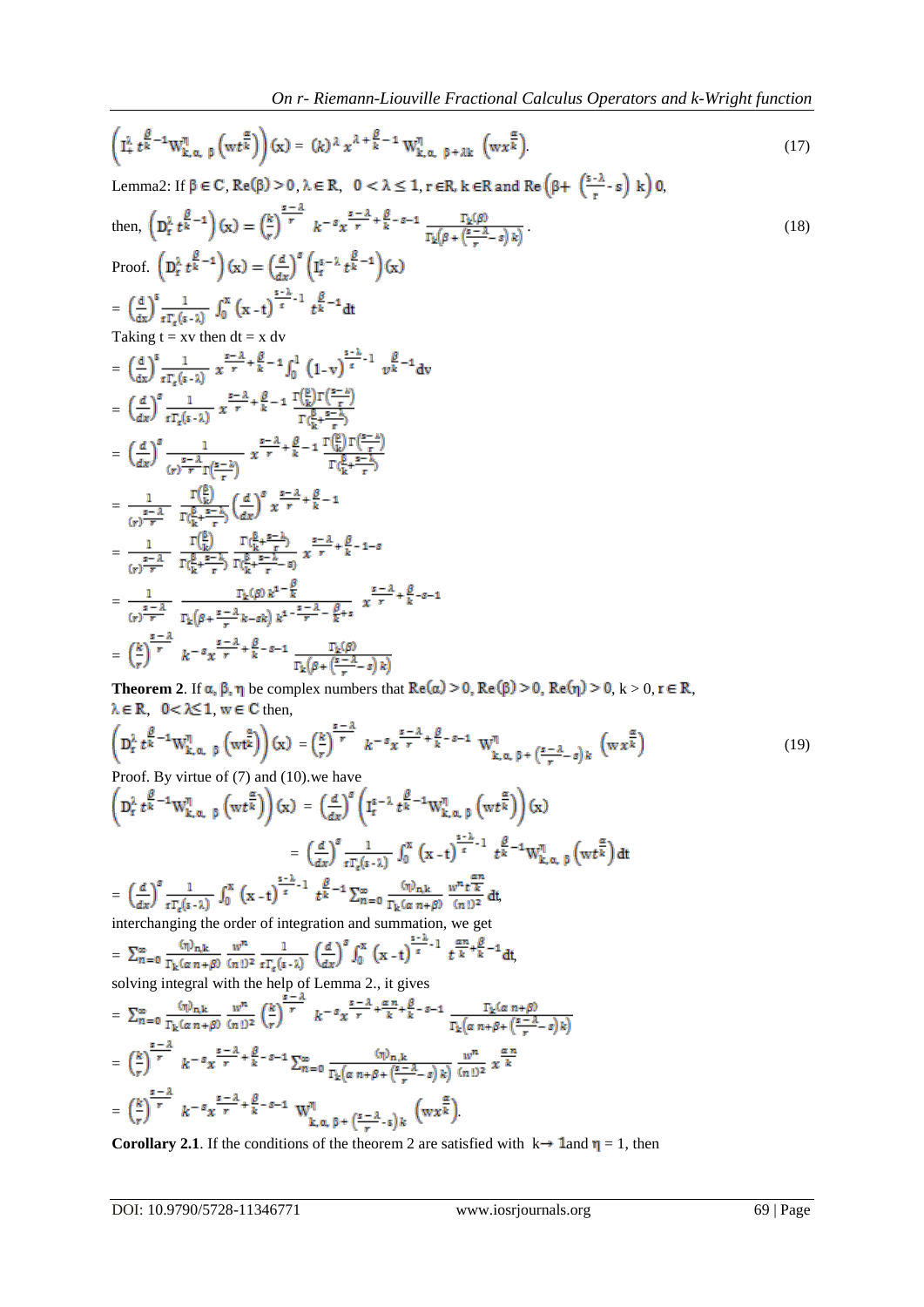$\lim_{k\to 1}\left(D_t^{\lambda} t^{\frac{\beta}{k}-1}\mathbf{W}_{k,\alpha,-\beta}^1\left(\mathbf{w} t^{\frac{\alpha}{k}}\right)\right)(\mathbf{x})=\left(\frac{1}{t}\right)^{\frac{s-\lambda}{t}}\mathbf{x}^{\frac{s-\lambda}{t}+\beta-1}\mathbf{W}_{\alpha,-\beta+\frac{s-\lambda}{t}-\delta}(\mathbf{w}\,\mathbf{x}^\alpha). \tag{20}$ 

Corollary 2.2. If the conditions of the theorem 2 are satisfied with  $r = 1$ , then

$$
\left(\mathbf{D}_{+}^{\lambda} t^{\frac{\beta}{k}-1} \mathbf{W}_{\mathbf{k},\alpha,-\beta}^{\eta} \left(\mathbf{w} t^{\frac{\alpha}{k}}\right)\right)(\mathbf{x}) = (k)^{-\lambda} x^{-\lambda+\frac{\beta}{k}-1} \mathbf{W}_{\mathbf{k},\alpha,-\beta-\lambda k}^{\eta} \left(\mathbf{w} x^{\frac{\alpha}{k}}\right).
$$
 (21)

**Theorem 3.** If  $k \in \mathbb{R}$ ,  $\alpha, \beta, \eta \in \mathbb{C}$ ,  $\text{Re}(\alpha) > 0$ ,  $\text{Re}(\beta) > 0$ ,  $\text{Re}(\eta) > 0$ , then Elzaki transform of k-Wright  $\begin{array}{l} \text{function}\\ \mathbb{E}\big\{W_{k,\,\alpha,\ \ \beta}^{\eta}(z)\big\}\ =\ u^{\,2}\ \mathbb{E}_{k,\,\alpha,\ \ \beta}^{\eta}(u)\ , \end{array}$ 

 $,$  (22)

where  $\mathbf{E}_{\mathbf{k},\alpha,\beta}^{\eta}(\mathbf{u})$  is the k-Mittag Leffler function ( cf.[2]).

Proof. 
$$
E{W_{k, \alpha, \beta}^{\eta}(z)} = u^2 \int_0^{\infty} e^{-z} W_{k, \alpha, \beta}^{\eta}(uz) dz
$$
  
=  $u^2 \int_0^{\infty} e^{-z} \sum_{n=0}^{\infty} \frac{(\eta)_{\alpha, k}}{\Gamma_k(\alpha n + \beta)} \frac{(uz)^n}{(n!)^2} dz$ ,

changing the order of integration and series

 $=\sum_{n=0}^{\infty} \frac{1}{\Gamma_{1}(n n + \delta)} \frac{1}{(n \beta)^2} u^{n+2} J_0 e^{-z} z^n dz,$ solving integral using gamma function, we have =  $=$  u<sup>2</sup>  $E_{k,\alpha,\beta}^{\eta}$  (u).

**Corollary 3.1.** If the conditions of the theorem 3 are satisfied with  $k \rightarrow 1$  and  $\eta = 1$ , then the Elzaki transform of the Wright function is given by

$$
\lim_{k \to 1} \mathbb{E}\{W_{k,\alpha,\beta}^1(z)\} = \mathbb{E}\{W_{\alpha,\beta}(z)\} = u^2 \mathbb{E}_{\alpha,\beta}(u),\tag{23}
$$

where  $\mathbf{E}_{\alpha, \beta}(\mathbf{u})$  is known as Mittag-Leffler function (cf.[8]).

**Theorem 4.** Elzaki transform of r-fractional integral operator is

$$
\left(E \t{1}_f^{\lambda} f\right)(u) = \left(\frac{u}{r}\right)^{\overline{r}} \quad \text{(E } f\text{)}\left(u\right)
$$
\nProof. Using (13) taking into account (6), we get

\n
$$
\left(E \t{1}_f^{\lambda} f\right)(u) = u^2 \int_0^\infty e^{-t} \left(\t{1}_f^{\lambda} f\right)(ut) dt
$$
\n(24)

$$
=u^2\,\int_0^{\infty}e^{-t}\,\frac{1}{r\,r_r(x)}\,\int_0^{ut}\,(ut\,-\,x)^{\frac{\lambda}{r}-1}\,f(x)\,dx\,dt
$$

changing the order of integration, we obtain

$$
u^{2} \int_{0}^{\infty} f(x) \frac{1}{r r_{r}(x)} \int_{\frac{x}{u}}^{\infty} e^{-t} (ut - x)^{\frac{1}{r}} - 1 dt dx,
$$
  
by taking  $ut - x = w$   
 $u \int_{0}^{\infty} e^{-\frac{x}{u}} f(x) \frac{1}{r r_{r}(x)} \int_{0}^{\infty} e^{-\frac{w}{u}} (w)^{\frac{\lambda}{r}} - 1 dw dx,$   
on taking  $\frac{w}{u} = v$ , we get  

$$
= u^{2} (u)^{\frac{\lambda}{r}} - 1 \int_{0}^{\infty} e^{-\frac{x}{u}} f(x) \frac{1}{r r_{r}(x)} \int_{x}^{\infty} e^{-v} (v)^{\frac{\lambda}{r}} - 1 dv dx
$$

$$
= u^{2} (u)^{\frac{\lambda}{r}} - 1 \int_{0}^{\infty} e^{-\frac{x}{u}} f(x) \frac{1}{(r)^{\frac{\lambda}{r}} \Gamma(\frac{\lambda}{r})} \Gamma(\frac{\lambda}{r}) dx
$$

$$
= (\frac{u}{r})^{\frac{\lambda}{r}} u \int_{0}^{\infty} e^{-\frac{x}{u}} f(x) dx
$$

$$
= (\frac{u}{r})^{\frac{\lambda}{r}} (Ef)(u).
$$

**Corollary 4.1**. Let the conditions of theorem 4 are satisfied. If we take  $r = 1$ , then the following result holds  $(E I_{+}^{\lambda} f)(u) = (u)^{\lambda} (E f)(u)$  (25)

#### **References**

- [1] Diaz R. and Pariguan E. On hypergeometric functions and k- Pochhammer symbol, Div. Math. *15(2),* 2007, 179-192.
- [2] Dorrego G.A. and Cerutti R. A. , The k-Mittag Leffler function, Int. J. Contemp. Math. Sci. , *7(15)*, 2012, 705-716.
- [3] Mubeem, S. and Habibullah, G. M., k-fractional integral and application, Int. J. Contemp. Math. Sci. , *7(2),* 2012, 89-94.
- [4] Romero L. G. and Cerutti R. A. , Fractional calculus of a k-wright type function, Int. J. Contemp. Math. Sci. , *7(31),* 2012, 1547- 1557.